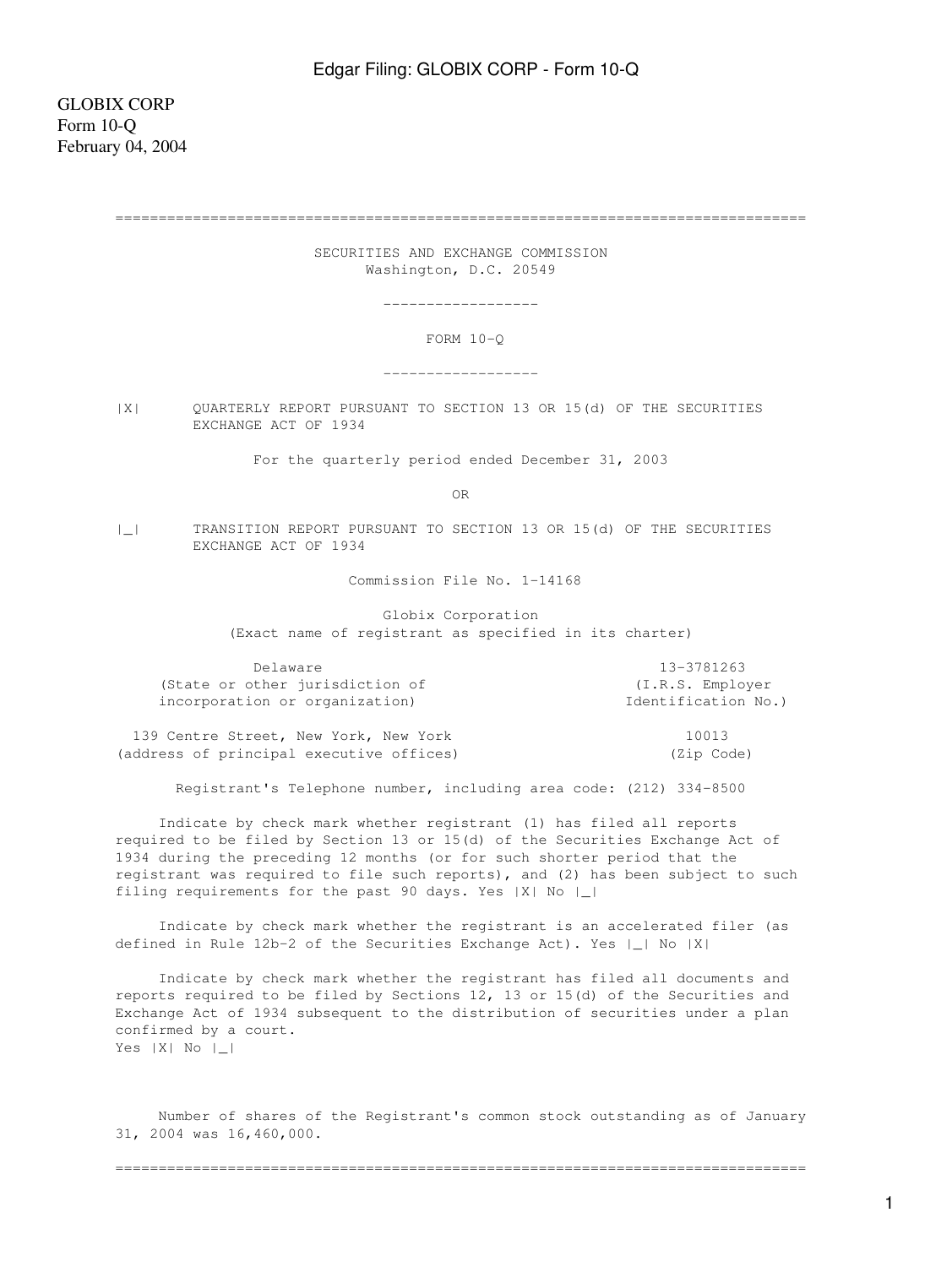GLOBIX CORPORATION AND SUBSIDIARIES

Table of Contents

| Part I  | Financial Information                                                            |
|---------|----------------------------------------------------------------------------------|
| Item 1  | Consolidated Balance Sheets -- As of December 31, 2003 and September 30, 2003.   |
|         | Interim Consolidated Statements of Operations -- For the Three Months Ended Dece |
|         |                                                                                  |
|         | Interim Consolidated Statements of Cash-Flows -- For the Three Months Ended Dece |
|         |                                                                                  |
|         | Notes to the Interim Unaudited Consolidated Financial Statements                 |
| Item 2  | Management's Discussion and Analysis of Financial Condition and Results of Opera |
| Item 3  | Quantitative and Qualitative Disclosures About Market Risk                       |
| Item 4  |                                                                                  |
| Part II |                                                                                  |
| Item 1. |                                                                                  |
| Item 2. | Changes in Securities, Use of Proceeds and Issuer Purchases of Equity Securities |
| Item 3. |                                                                                  |
| Item 4. | Submission of Matters to a Vote of Security Holders                              |
| Item 5. |                                                                                  |
| Item 6. |                                                                                  |
|         |                                                                                  |
|         |                                                                                  |
|         |                                                                                  |

 GLOBIX CORPORATION AND SUBSIDIARIES CONSOLIDATED BALANCE SHEETS (Amounts in Thousands, Except Share and Per Share Data)

 $($ ------------

december 31, September 31, September 31, September 31, September 31, September 31, September 31, September 31,

------------ -------------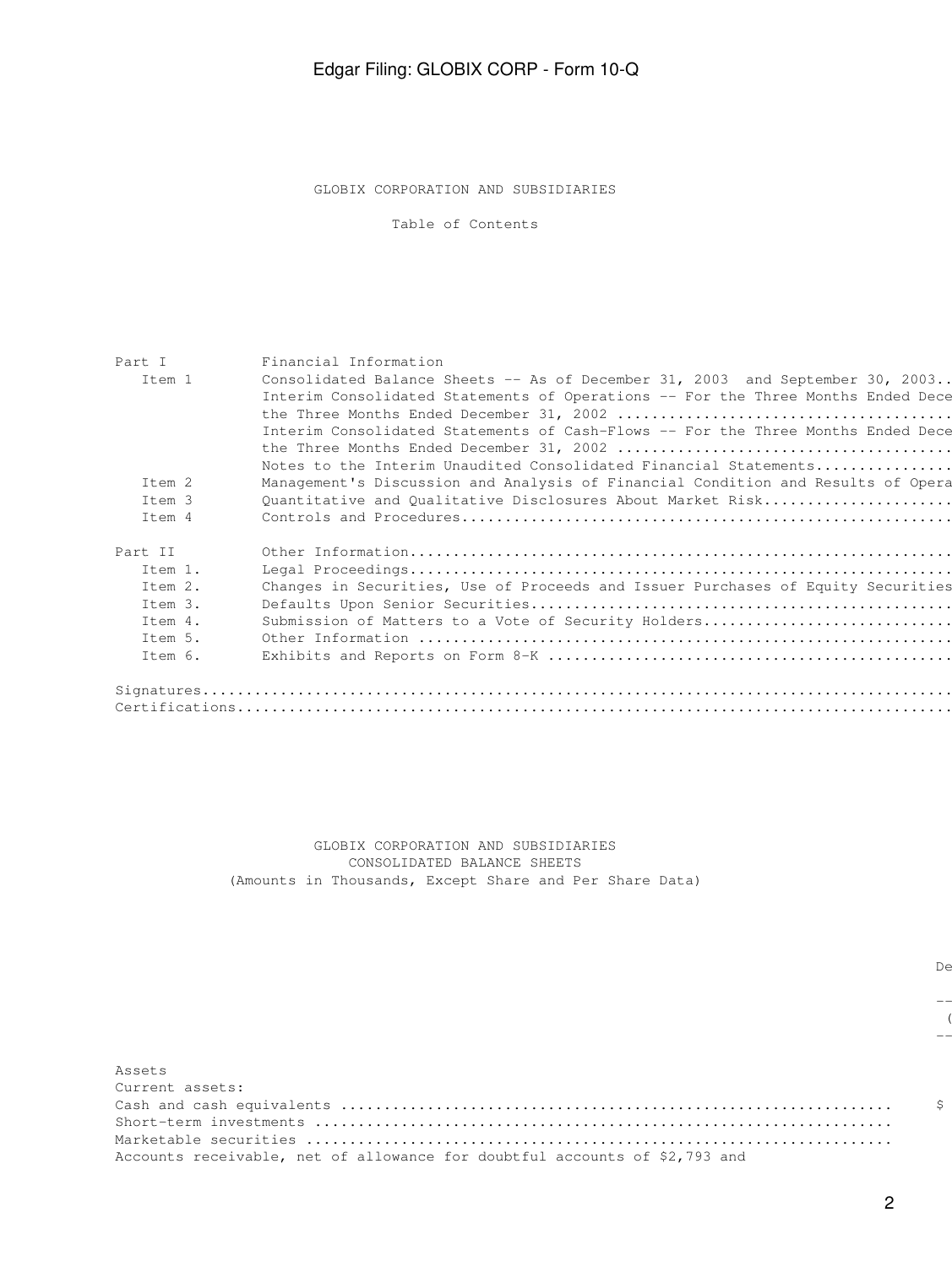| Intangible assets, net of accumulated amortization of \$2,403 and \$1,997, respectively |
|-----------------------------------------------------------------------------------------|
|                                                                                         |
|                                                                                         |
|                                                                                         |
| Liabilities and Stockholders' Equity                                                    |
| Current liabilities:                                                                    |
| Current portion of capital lease obligation and mortgage payable                        |
|                                                                                         |
|                                                                                         |
|                                                                                         |
|                                                                                         |
|                                                                                         |
|                                                                                         |
|                                                                                         |
|                                                                                         |
|                                                                                         |
|                                                                                         |
| Commitments and contingencies (Note 5)                                                  |
| Stockholders' Equity:                                                                   |
| Common stock, \$.01 par value; 500,000,000 shares authorized; 16,460,000                |
| issued and outstanding, for both periods presented                                      |
|                                                                                         |
|                                                                                         |
|                                                                                         |
|                                                                                         |
|                                                                                         |
|                                                                                         |
|                                                                                         |

========= =========

The accompanying notes are an integral part of these condensed consolidated financial statements.

1

 GLOBIX CORPORATION AND SUBSIDIARIES INTERIM CONSOLIDATED STATEMENTS OF OPERATIONS (Amounts in Thousands, Except Share and Per Share Data) (Unaudited)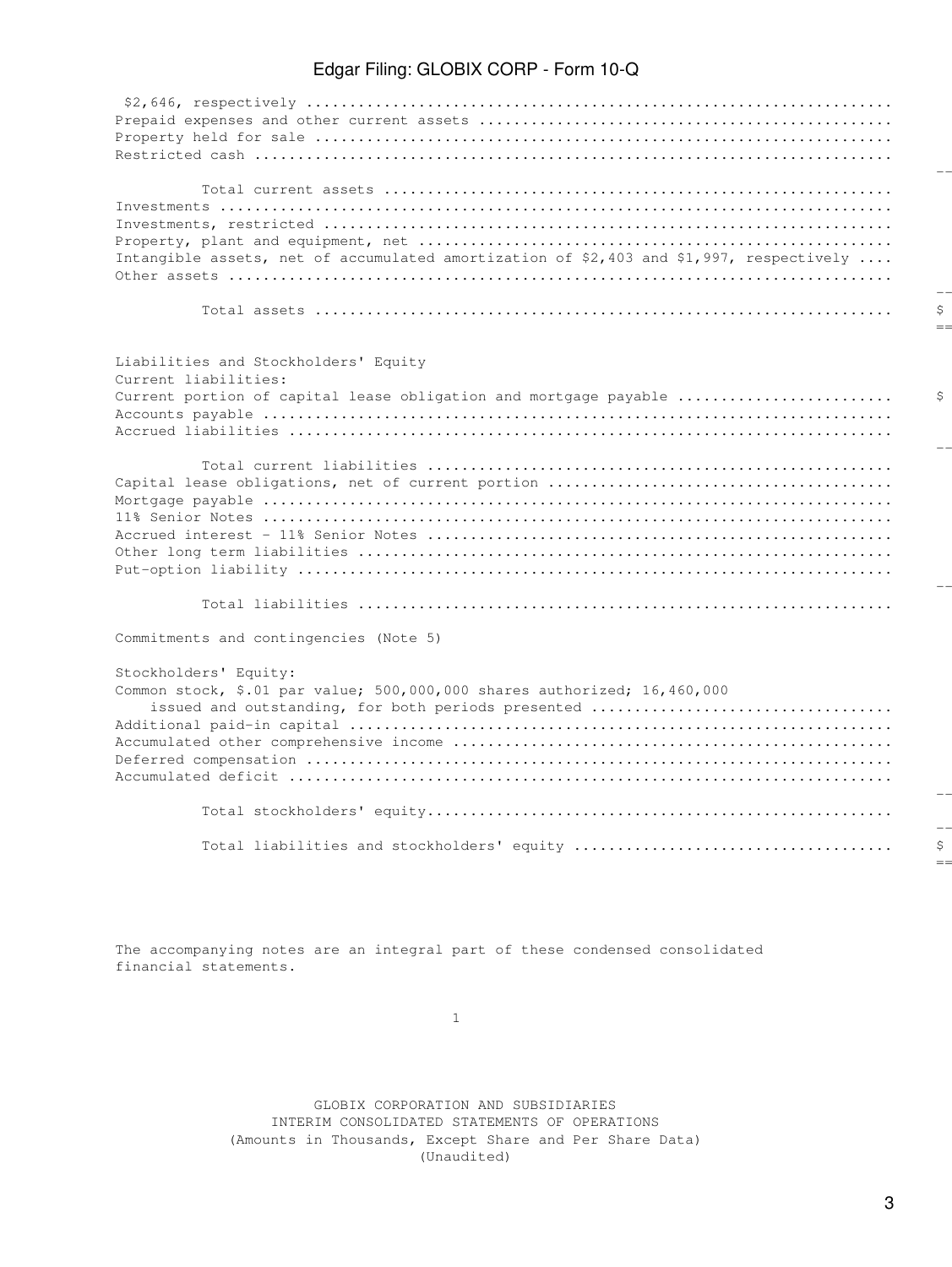|                                                                                                                 |   | For t            |  |
|-----------------------------------------------------------------------------------------------------------------|---|------------------|--|
|                                                                                                                 |   | Decemb<br>20     |  |
| Operating costs and expenses:<br>Cost of revenue (excluding depreciation, amortization, and certain payroll and | S |                  |  |
|                                                                                                                 |   |                  |  |
|                                                                                                                 |   |                  |  |
|                                                                                                                 |   | --------         |  |
|                                                                                                                 |   | $=$ = = = = = =  |  |
| Weighted average common shares outstanding - basic and diluted                                                  |   | 16,46<br>------- |  |

The accompanying notes are an integral part of these condensed consolidated financial statements.

2

 GLOBIX CORPORATION AND SUBSIDIARIES INTERIM CONSOLIDATED STATEMENTS OF CASH FLOWS (Amounts in Thousands, Except Share and Per Share Data) (Unaudited)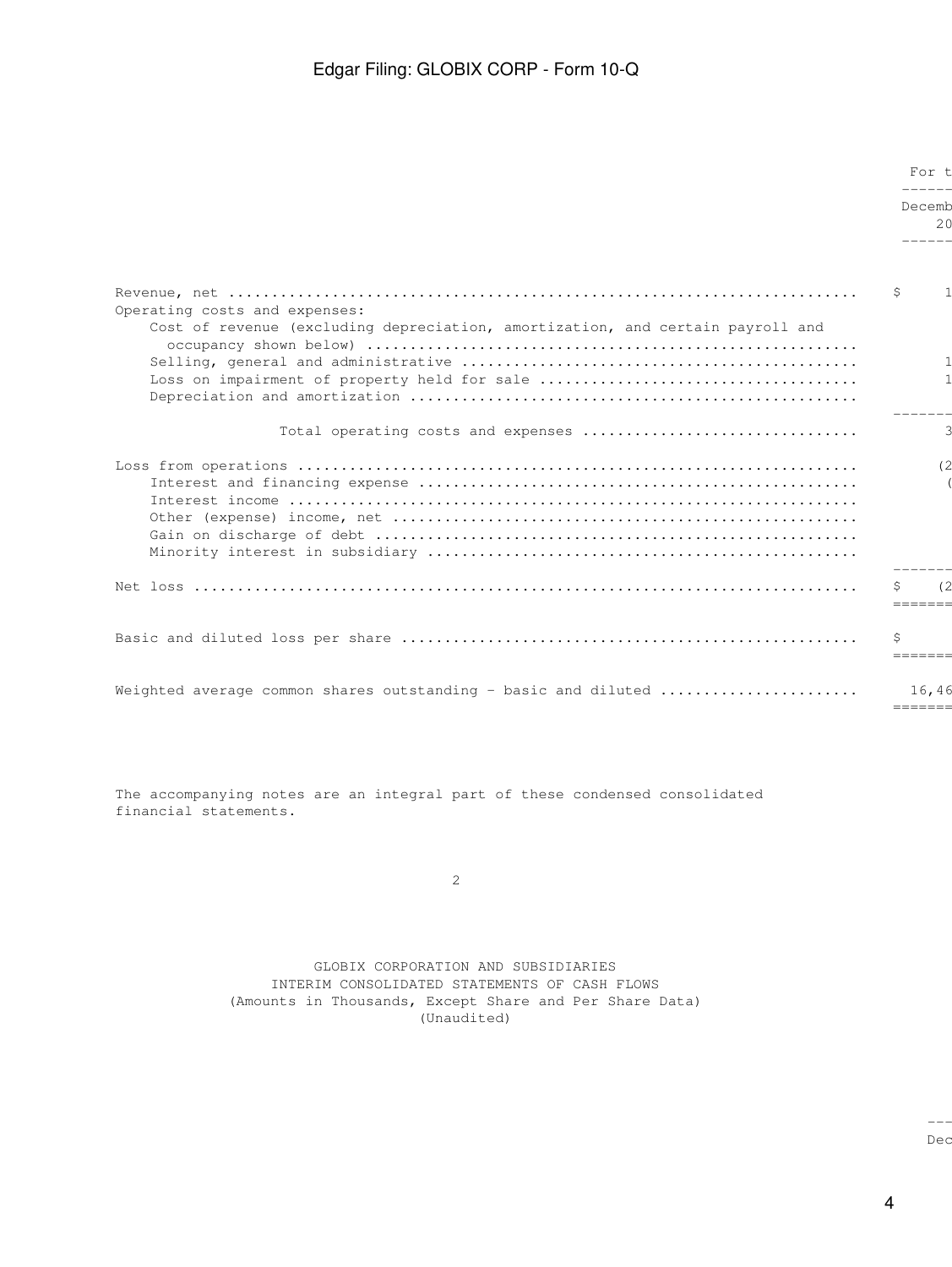------------ ------------

| Cash Flows From Operating Activities                                       |                |
|----------------------------------------------------------------------------|----------------|
|                                                                            | $\mathsf{S}$ ( |
| Operating activities:                                                      |                |
|                                                                            |                |
|                                                                            |                |
|                                                                            |                |
|                                                                            |                |
|                                                                            |                |
|                                                                            |                |
|                                                                            |                |
|                                                                            |                |
| Changes in assets and liabilities:                                         |                |
|                                                                            |                |
| Decrease (increase) in prepaid expenses and other current assets           |                |
|                                                                            |                |
|                                                                            |                |
|                                                                            |                |
|                                                                            |                |
|                                                                            |                |
|                                                                            |                |
|                                                                            |                |
|                                                                            |                |
|                                                                            |                |
| Cash Flows From Investing Activities                                       |                |
| Investments in short-term and long-term investments                        |                |
|                                                                            |                |
|                                                                            |                |
| Payment for business acquired from Aptegrity (Appendix A)                  |                |
|                                                                            |                |
|                                                                            |                |
|                                                                            |                |
|                                                                            |                |
| Cash Flows From Financing Activities                                       |                |
|                                                                            |                |
| Capital contribution (distribution) in minority-owned subsidiary, net      |                |
|                                                                            |                |
| Repayment of mortgage payable and capital lease obligation                 |                |
|                                                                            |                |
|                                                                            |                |
|                                                                            |                |
| Effects of Exchange Rates Changes on Cash and Cash Equivalents             |                |
|                                                                            |                |
|                                                                            |                |
|                                                                            |                |
|                                                                            |                |
|                                                                            | \$             |
|                                                                            | $=$            |
| Supplemental disclosure of cash flow information:                          |                |
|                                                                            | \$             |
|                                                                            | $=$            |
| Non-cash financing activities:                                             |                |
| Capital expenditures included in accounts payable, accrued liabilities and |                |
|                                                                            | Ş              |
|                                                                            | $=$ =          |

The accompanying notes are an integral part of these condensed consolidated financial statements.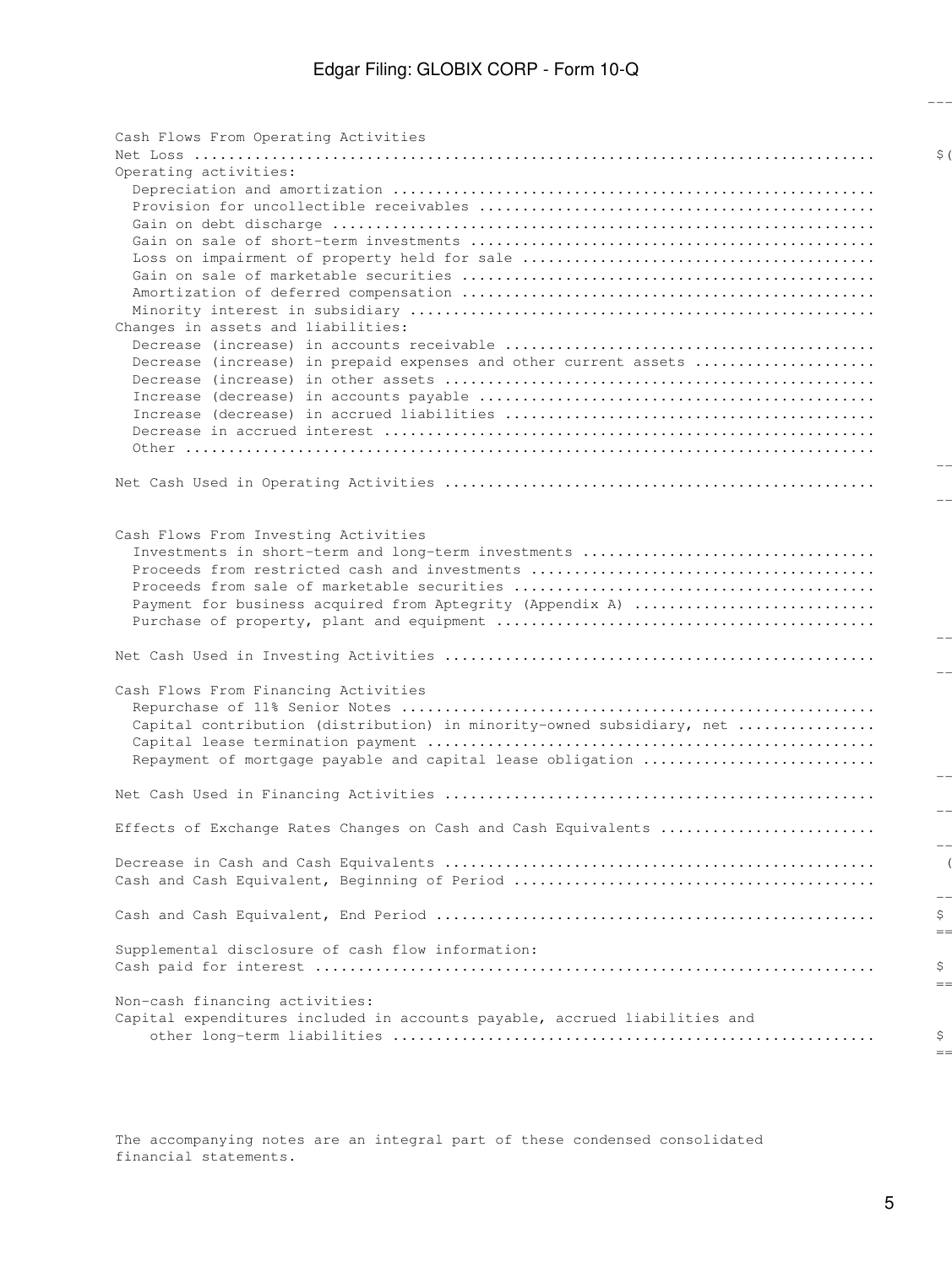$\sim$  3

## GLOBIX CORPORATION AND SUBSIDIARIES INTERIM CONSOLIDATED STATEMENTS OF CASH FLOWS (Amounts in Thousands, Except Share and Per Share Data) (Unaudited)

Appendix A - Payment for business acquired from Aptegrity:

|                               | For the Three Months Ended        |      |
|-------------------------------|-----------------------------------|------|
|                               | December 31, December 31,<br>2003 | 2002 |
|                               |                                   |      |
| Current assets                | \$ (696)                          |      |
| Property, plant and equipment | (738)                             |      |
| Current liabilities           | 347                               |      |
| Other intangible assets       | (1, 200)                          |      |
|                               |                                   |      |
|                               | \$2,287                           |      |
|                               |                                   |      |

The accompanying notes are an integral part of these condensed consolidated financial statements.

4

## GLOBIX CORPORATION AND SUBSIDIARIES NOTES TO INTERIM UNAUDITED CONSOLIDATED FINANCIAL STATEMENTS (All Amounts in Thousands, Except Share and Per Share Data)

### NOTE 1 - GENERAL

Globix Corporation and its subsidiaries ("Globix" or, the "Company") is a provider of Internet solutions to businesses. The solutions include secure and fault-tolerant Internet data centers with network services providing network connectivity to the Internet and Internet-based managed and application services, which include co-location, dedicated hosting, streaming media, and messaging services. The Company currently offers services from facilities in New York City, New York, Santa Clara, California, Fairfield, New Jersey, Atlanta, Georgia and London, England.

On October 31, 2003, Globix acquired for cash the business, substantially all of the assets and assumed certain liabilities of Aptegrity, Inc. ("Aptegrity"), a provider of web application and operations management services for a total net cash consideration of approximately \$2,300, subject to final settlement.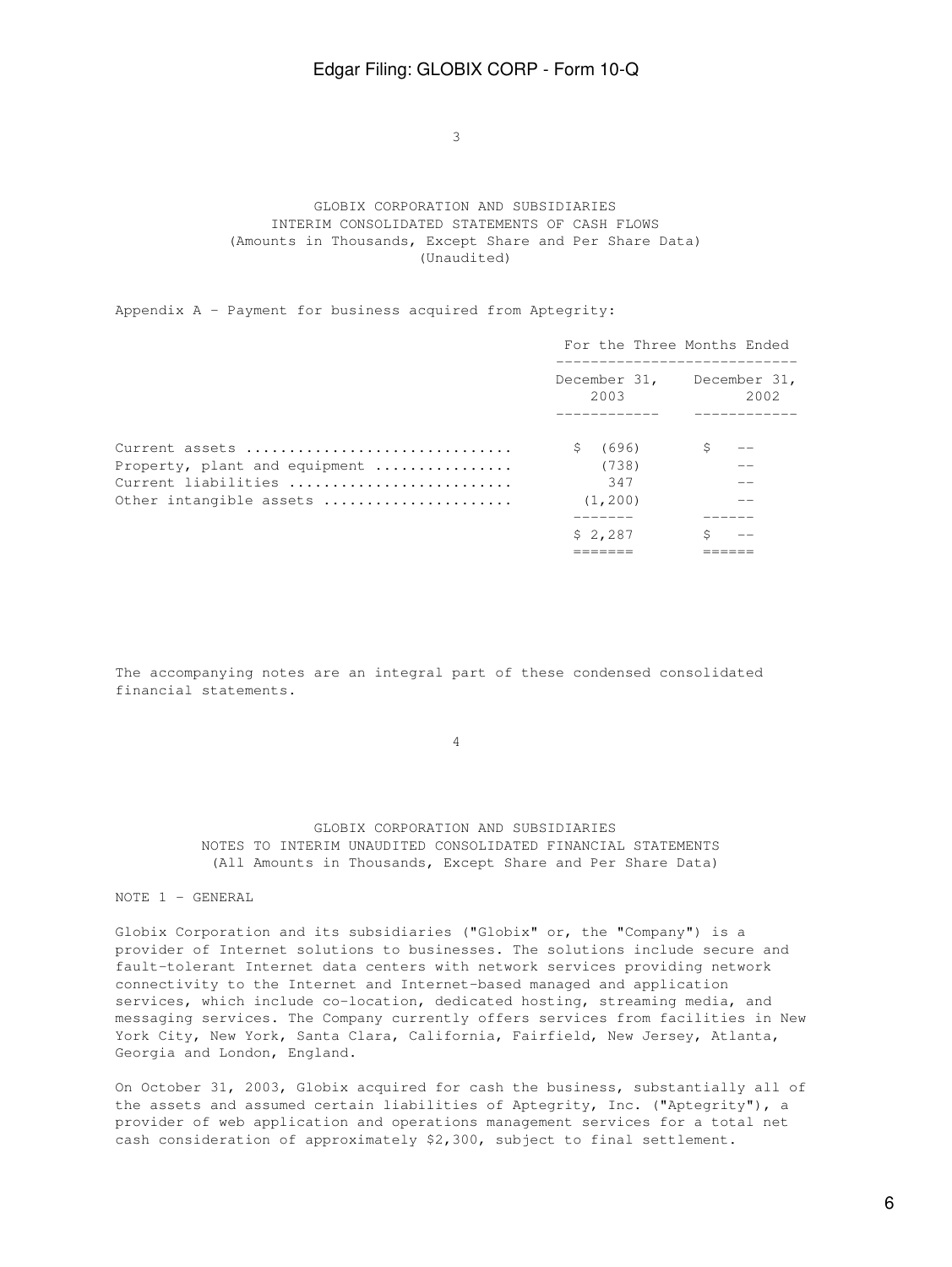The acquisition was accounted for as a purchase; accordingly, the purchase price has been allocated to the assets acquired. The allocation of the purchase price among the identifiable intangible assets was based upon the Company's estimates of fair value of those assets. The Company has recorded \$800 in respect of acquired trademarks and trade names which are being amortized on a straight-line basis over 7 years and \$400 was recorded in respect of customer contracts which are being amortized on a straight-line basis over 2 years. The operations of Aptegrity are included in the consolidated statements from November 1, 2003.

Pro forma information has not been provided due to immateriality of Aptegrity's results of operations.

During October 2003 the Company reached an agreement to sell the property located at 415 Greenwich Street, New York, NY ("the Property") for total cash consideration of approximately \$60,000. In connection with the sale the Company recorded an impairment charge of \$17,313 to write-down the Property to its market value less cost to sell of approximately \$11,500, reflecting a \$7,000 payment required to be made to a third party investor in the Property, approximately \$1,800 of property taxes due in connection with the sale and other related expenses. The sale of the Property was completed on January 22, 2004. On January 26, 2004 the Company announced that it was using approximately \$44,000 of the net proceeds from the sale to commence a tender offer for up to \$40,274 in principal amount of its outstanding 11% Senior Notes Due 2008 at par value plus accrued interest. The Company intends to use the remaining balance of the net proceeds from the sale for working capital purposes. As of December 31, 2003 the Property is classified under current assets as property held for sale in accordance with SFAS No. 144.

On October 3, 2003, the Company repurchased in the open market for \$5,583 a portion of its outstanding 11% Senior Notes, which had a principal value of \$7,000 and associated accrued interest of \$330. As a result of the repurchase the Company recorded a gain on discharge of debt in the amount of \$1,747.

The Company has historically experienced negative cash flow from operations and has incurred net losses. The Company's ability to generate positive cash flow from operations and achieve profitability is dependent upon its ability to reduce its indebtedness and operating expenses or increase its revenue base. For the three months ended December 31, 2003, the Company had a net loss of \$23,349 and an accumulated deficit for December 31, 2003 of \$69,755. The Company is dependent upon its cash on hand and cash generated from operations to support its capital requirements. Although no assurances can be given, the Company's management believes that actions taken by the Company pursuant to its Plan of Reorganization (the "Plan") from April 30, 2002, including company downsizing, headcount reductions and other cost reductions, as well as cost control measures and the restructuring of its outstanding debt in connection with the Plan, have positioned the Company to maintain sufficient cash flows from operations to meet its operating, capital and debt service requirements for the next 12 months. There can be no assurance, however, that the Company will be successful in executing its business plan, achieving profitability, in attracting new customers, or in maintaining its existing customer base. Moreover, despite the Company's restructuring, it has continued to experience significant decreases in revenue and low levels of new customer additions in the period following its restructuring. In the future, the Company may make acquisitions or repurchase indebtedness of the Company which, in turn, may adversely affect the Company's liquidity.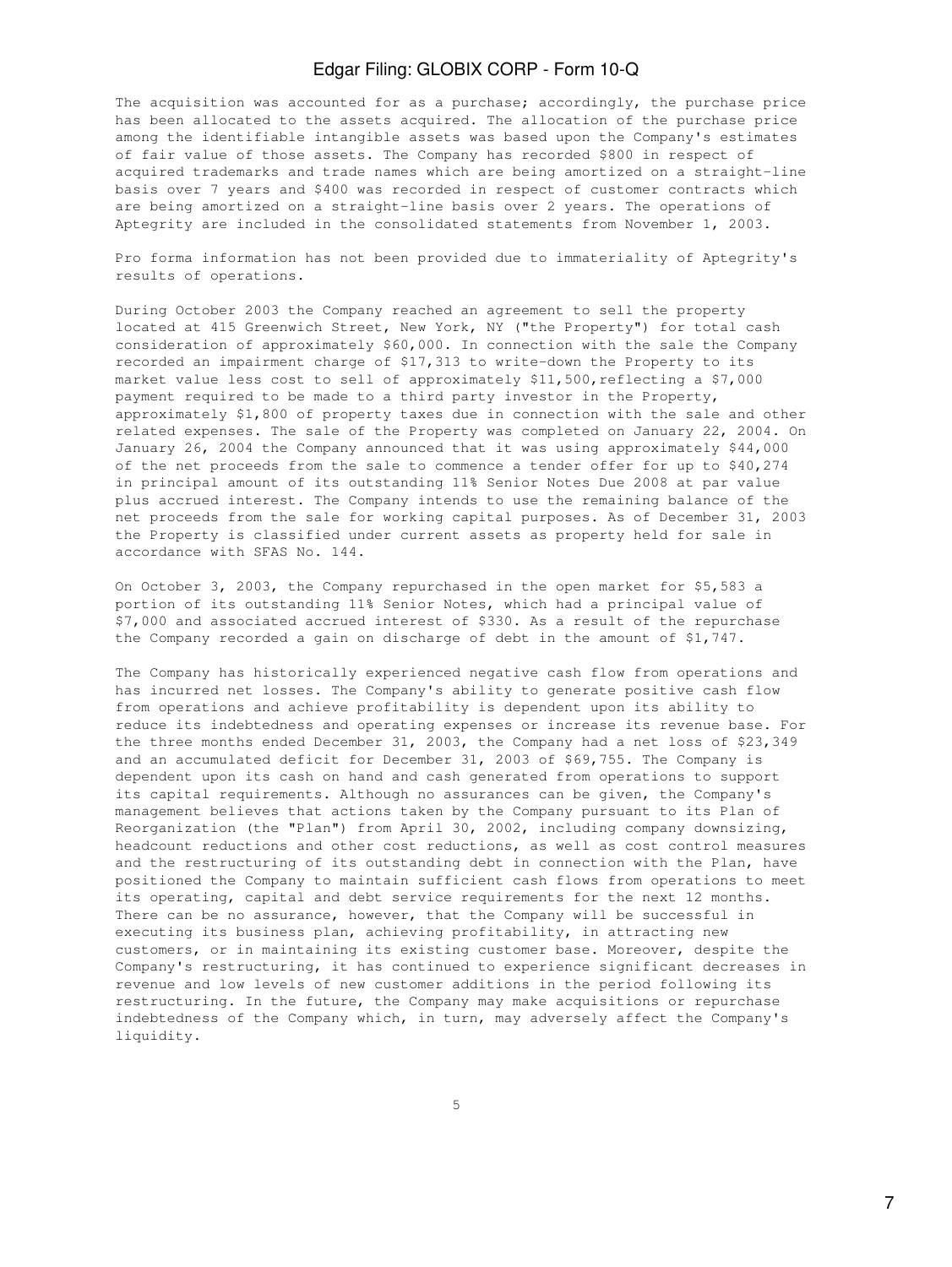GLOBIX CORPORATION AND SUBSIDIARIES NOTES TO INTERIM UNAUDITED CONSOLIDATED FINANCIAL STATEMENTS (All Amounts in Thousands, Except Share and Per Share Data)

NOTE 2 - SIGNIFICANT ACCOUNTING POLICIES

#### Basis of Presentation

The condensed consolidated financial statements of Globix Corporation and its subsidiaries (the "Company") have been prepared by the Company according to accounting principles generally accepted in the United States of America for interim financial information, and the rules and regulations of the Securities and Exchange Commission for interim condensed consolidated financial statements. Accordingly, they do not include all of the information and notes required by generally accepted accounting principles in the United States of America for complete financial statements. In the opinion of management, the unaudited interim condensed consolidated financial statements furnished herein include all of the adjustments necessary for a fair presentation of the Company's financial position at December 31, 2003 and the three month period then ended. All such adjustments are of a normal recurring nature. The condensed consolidated financial statements should be read in conjunction with the consolidated financial statements and notes thereto, contained in the 2003 Form 10-K. The results of operations for the three month period ended December 31, 2003 are not necessarily indicative of the results for the entire fiscal year ending September 30, 2004.

#### Management Estimates

The preparation of the Company's financial statements in accordance with accounting principles generally accepted in the United States of America requires management to make estimates and assumptions. Such estimates and assumptions affect the reported amounts of assets, liabilities, revenue and expenses and related disclosures of contingent assets and liabilities.

Significant estimates include estimates of the collectibility of accounts receivable, the useful lives and ultimate realizability of property, equipment, intangible assets and deferred tax assets. Estimates and assumptions are reviewed periodically and the effects of revisions are reflected in the period that they are determined to be necessary. Actual results may vary from these estimates under different assumptions or conditions.

### Stock-Based Compensation

As permitted by SFAS No. 123, "Accounting for Stock-Based Compensation", which establishes a fair value based method of accounting for stock-based compensation plans, the Company has elected to follow Accounting Principles Board Opinion No. 25 "Accounting for Stock Issued to Employees" for recognizing stock-based compensation expense for financial statement purposes. For companies that choose to continue applying the intrinsic value method, SFAS No. 123 mandates certain pro forma disclosures as if the fair value method had been utilized. The Company accounts for stock based compensation to consultants in accordance with EITF 96-18, "Accounting for Equity Instruments That Are Issued to Other Than Employees for Acquiring, or in Conjunction with Selling, Goods or Services" and SFAS No. 123.

In December 2002, the FASB issued SFAS No. 148, "Accounting for Stock-Based Compensation - Transition and Disclosure - an amendment of FASB Statement No. 123", which provides optional transition guidance for those companies electing to voluntarily adopt the accounting provisions of SFAS No. 123. In addition, SFAS No. 148 mandates certain new disclosures that are incremental to those required by SFAS No. 123. The Company continued to account for stock-based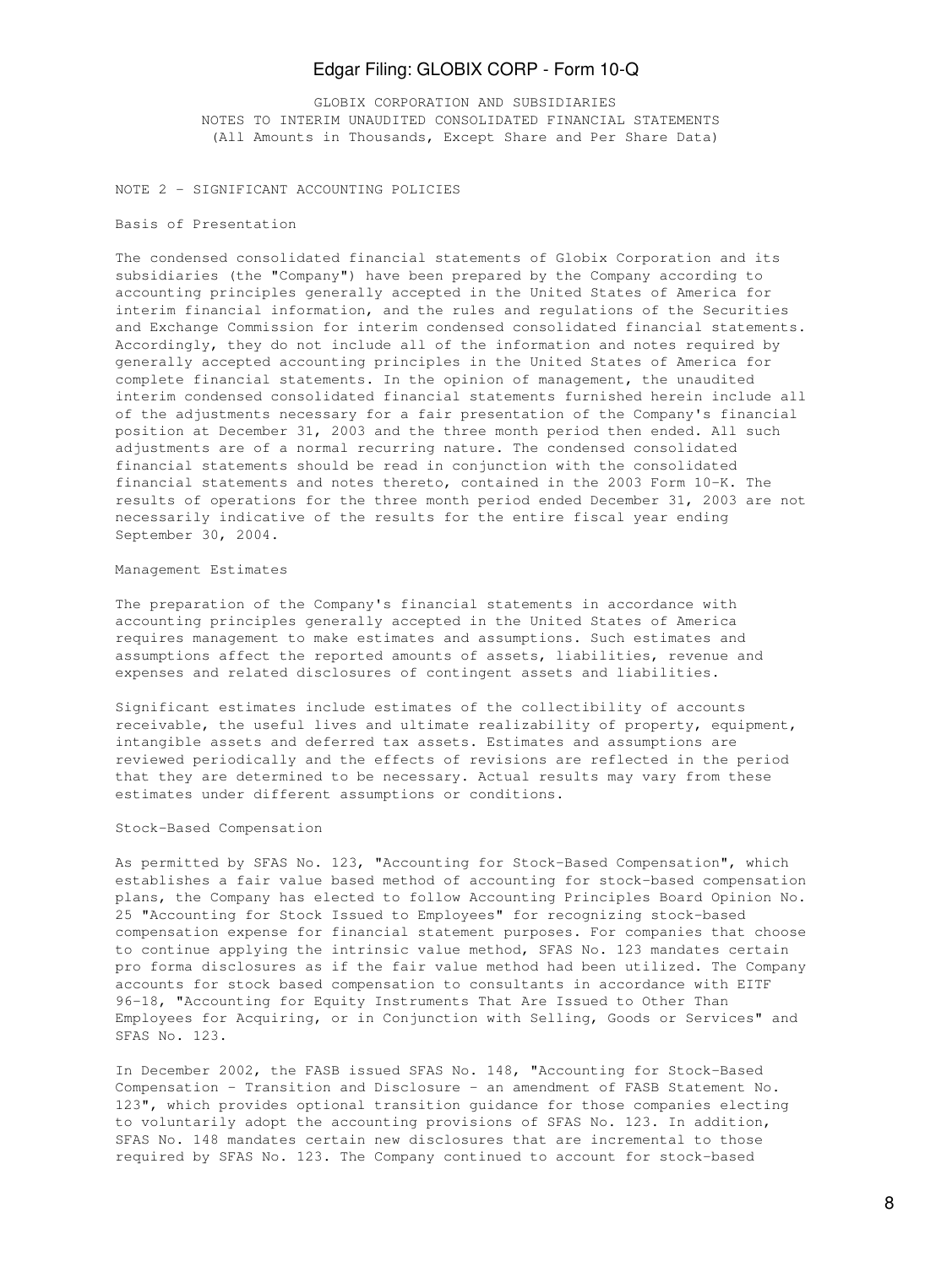compensation in accordance with APB No. 25.

The following table illustrates the effect on loss attributable to common stockholders and earnings (loss) per share if the Company had applied the fair value recognition provisions of SFAS No. 123 to stock-based employee compensation.

 $\sim$  6

## GLOBIX CORPORATION AND SUBSIDIARIES NOTES TO INTERIM UNAUDITED CONSOLIDATED FINANCIAL STATEMENTS (All Amounts in Thousands, Except Share and Per Share Data)

|                                                                                                               | For the Thr<br>December 31,<br>2003 |  |
|---------------------------------------------------------------------------------------------------------------|-------------------------------------|--|
|                                                                                                               |                                     |  |
|                                                                                                               |                                     |  |
| Net loss, as reported attributable to common                                                                  | \$(23, 349)                         |  |
| Add: Stock-based employee compensation expense included                                                       | 34                                  |  |
| Deduct: Amortization of stock-based employee compensation<br>expense determined under fair value based method | (108)                               |  |
| Pro-forma net loss attributed to common                                                                       |                                     |  |
|                                                                                                               | \$(23, 423)<br>=======              |  |
| Earning (loss) per share attributable<br>to common stockholders                                               |                                     |  |
|                                                                                                               | \$ (1.42)<br>========               |  |
|                                                                                                               | (1, 42)                             |  |
|                                                                                                               | =======                             |  |

Under SFAS No. 123 the fair value of each option grant is estimated on the date of grant using the Black-Scholes option-pricing model with the following weighted-average assumptions:

| For the Three Months |     |  |
|----------------------|-----|--|
| December 31,<br>2003 | Dea |  |
| 4.2                  |     |  |
| 2.7%<br>128%         |     |  |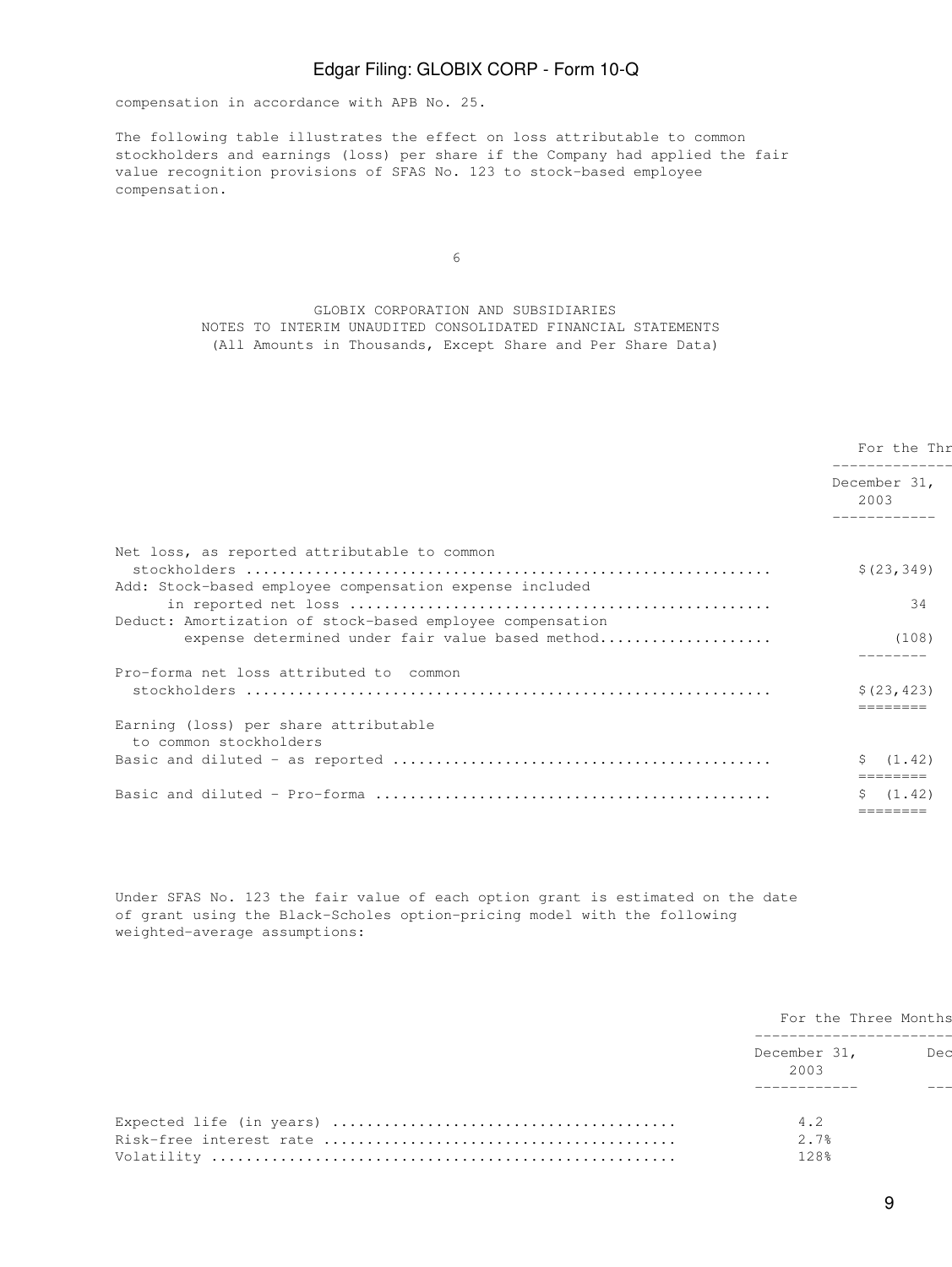Dividend yield .................................................. 0.0% 0.0%

#### Recent Accounting Pronouncements

In January 2003, the FASB issued FIN No. 46, "Consolidation of Variable Interest Entities, an Interpretation of Accounting Research Bulletin (ARB) No. 51", which relates to the identification of, and financial reporting for, variable-interest entities (VIEs). FIN No. 46 requires that if an entity is the primary beneficiary of a variable interest entity, the assets, liabilities and results of operations of the variable interest entity should be included in the consolidated financial statements of the entity. The provisions of FIN No. 46 are effective immediately for all arrangements entered into after January 31, 2003. For those arrangements entered into prior to February 1, 2003, the provisions of FIN No. 46 are required to be adopted at the beginning of the first interim or annual period beginning after June 15, 2003. In October 2003, FASB Staff Position deferred the effective date for existing VIE arrangements created before February 1, 2003 to the first interim or annual reporting period that ends after December 15, 2003. The adoption of this standard did not have a material impact on the Company's consolidated financial statements.

### Reclassification

Certain prior period balances have been reclassified to conform to current period presentation.

7

## GLOBIX CORPORATION AND SUBSIDIARIES NOTES TO INTERIM UNAUDITED CONSOLIDATED FINANCIAL STATEMENTS (All Amounts in Thousands, Except Share and Per Share Data)

### NOTE 3 - SEGMENT INFORMATION

The Company evaluates its results of operations based on one operating segment in accordance with SFAS No. 131, "Disclosures about Segments of an Enterprise and Related Information".

|                          | For the Three Months Ended |                      |  |
|--------------------------|----------------------------|----------------------|--|
|                          | December 31,<br>2003       | December 31<br>2002  |  |
| Revenues:                |                            |                      |  |
|                          | \$8,488                    | \$10,581             |  |
|                          | 5,897                      | 5,899                |  |
|                          | \$14,385                   | --------<br>\$16,480 |  |
|                          |                            |                      |  |
| Operating income (loss): |                            |                      |  |
|                          | \$(22, 991)                | \$ (5, 580)          |  |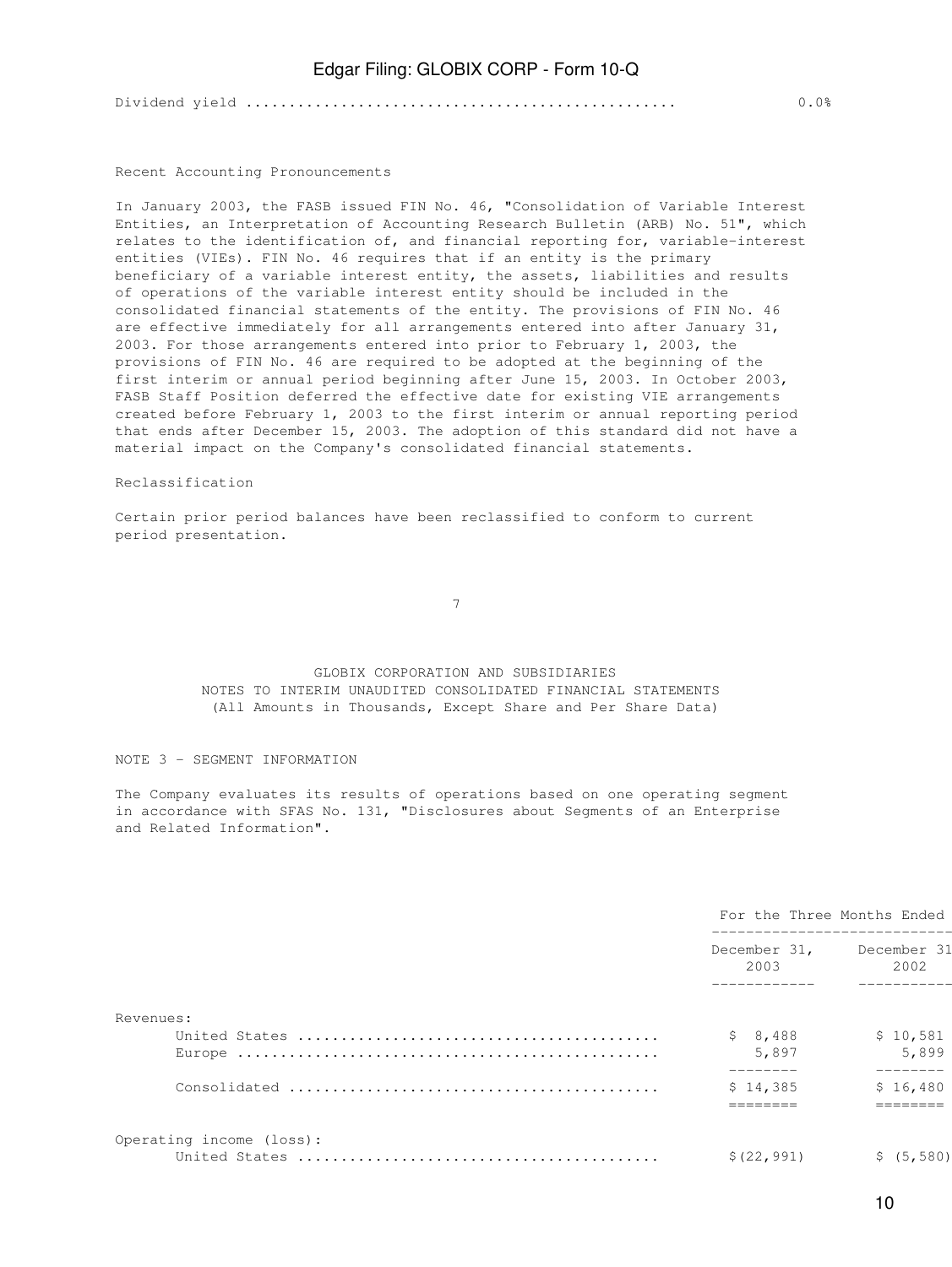| \$(22, 119) | S (4.762) |
|-------------|-----------|
|             |           |
|             | 818.      |

|                  | December 31,<br>2003 | September 3<br>2002 |
|------------------|----------------------|---------------------|
|                  |                      |                     |
| Tangible assets: |                      |                     |
|                  | \$156,179            | \$175,864           |
|                  | 39,974               | 38,260              |
|                  | \$196, 153           | \$214,124           |
|                  |                      |                     |

Although the Company operates in one operating segment, there are 4 major service lines as follows:

|                                                                                    |                      | For the Three Months Ended |
|------------------------------------------------------------------------------------|----------------------|----------------------------|
|                                                                                    | December 31,<br>2003 | December 31<br>2002        |
| Internet Hosting and Co-Location                                                   | \$5,955              | \$6,997                    |
| Network Services and Internet Access<br>Hardware and Software Sales, DSL and Other | 4,172<br>4,224<br>34 | 3,610<br>4,849<br>1,024    |
|                                                                                    | \$14,385             | \$16,480                   |
|                                                                                    |                      |                            |

en andere de la provincia de la provincia de la provincia de la provincia de la provincia de la provincia de<br>En la provincia de la provincia de la provincia de la provincia de la provincia de la provincia de la provinci

 GLOBIX CORPORATION AND SUBSIDIARIES NOTES TO INTERIM UNAUDITEDCONSOLIDATED FINANACIAL STATEMENTS (All Amounts in Thousands, Except Share and Per Share Data)

NOTE 4 - COMPREHENSIVE INCOME

 For the Three Months Ended -----------------------------

December 31, December 31, 2003 2002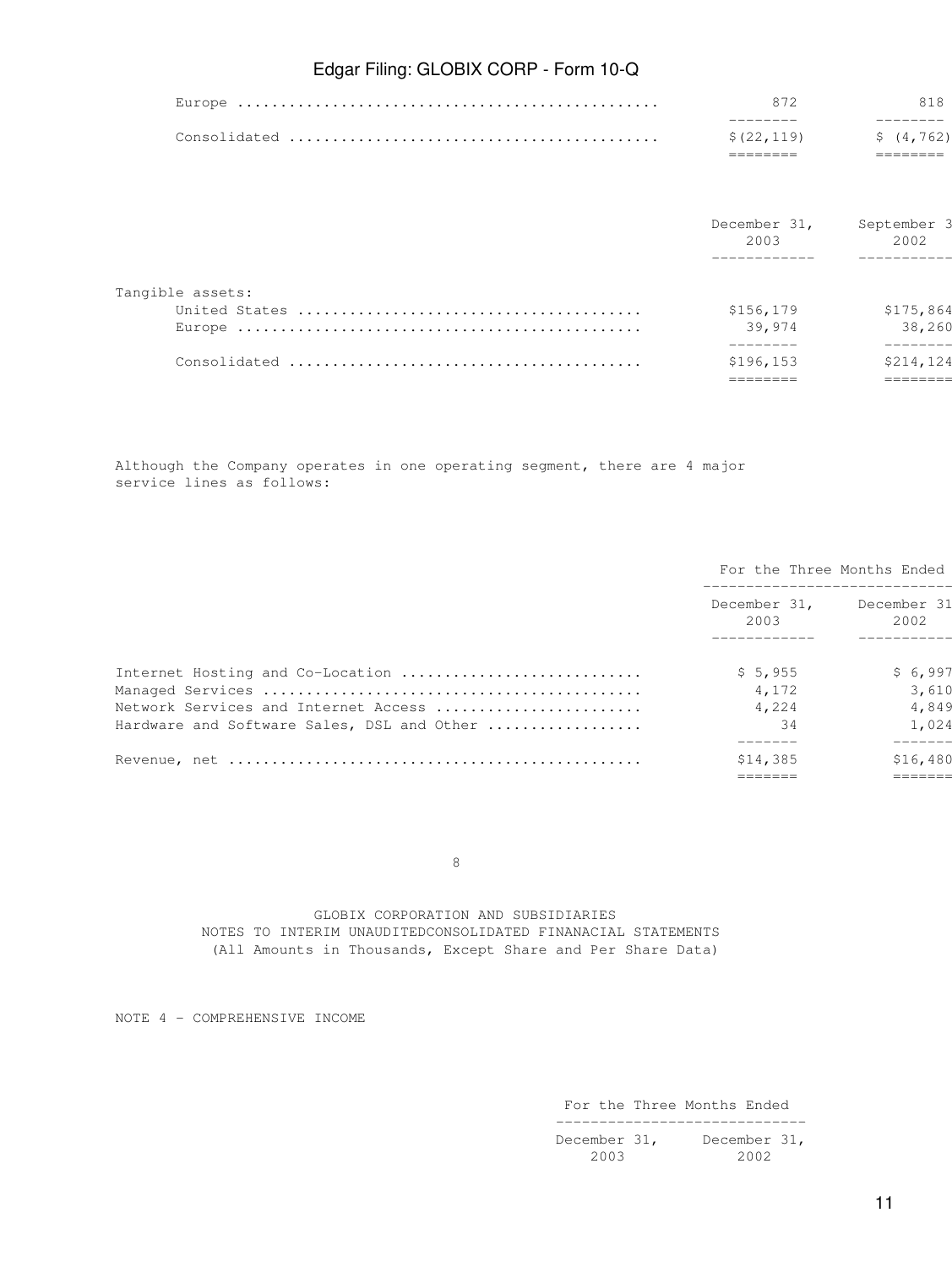------------ ------------

|                                          | \$(23, 349) | \$ (5, 261) |
|------------------------------------------|-------------|-------------|
| Other comprehensive income (loss):       |             |             |
| Unrealized gain on marketable securities |             |             |
| available for sale                       | 309         | 129         |
| Foreign currency translation adjustment  | 1,714       | 826         |
|                                          |             |             |
| Comprehensive loss                       | \$(21, 326) | \$(4,306)   |
|                                          |             |             |

## NOTE 5 - COMMITMENTS AND CONTINGENT LIABILITIES

From time to time, the Company is involved in legal proceedings in the ordinary course of our business operations. Although there can be no assurance as to the outcome or effect of any legal proceedings to which the Company is a party, the Company does not believe, based on currently available information, that the ultimate liabilities, if any, arising from any such legal proceedings would have a material adverse impact on our business, financial condition, results of operations or cash flows. There have been no developments since the prior descriptions in Note 18 to the Consolidated Financial Statements in the 2003 Form 10-K, and the "Legal Proceedings" section thereto.

9

Item 2. Management's Discussion and Analysis of Financial Condition and Results of Operations

Cautionary Statement Regarding Forward-Looking Statements

Certain statements in this Form 10-Q, under the captions "Management's Discussion and Analysis of Financial Condition and Results of Operations," "Quantitative and Qualitative Disclosures about Market Risk," and "Legal Proceedings," constitute forward-looking statements within the meaning of the Private Securities Litigation Reform Act of 1995. Such forward-looking statements involve unknown and uncertain risks, uncertainties and other factors, which may cause the actual results, performance or achievements of the Company, or industry results, to be materially different from any future results, performance, or achievements expressed or implied by such forward-looking statements. Forward-looking statements are identified by the use of forward looking words or phrases such as "anticipates," "intends," "expects," "believes," "estimates," or words or phrases of similar import. These forward-looking statements are subject to numerous assumptions, risks, and uncertainties and the statements looking forward beyond 2004 are subject to greater uncertainty because of the increased likelihood of changes in underlying factors and assumptions. Actual results could differ materially from those anticipated by the forward-looking statements. Among these factors are the Company's high degree of leverage and history of operating losses, its ability to retain existing customers and attract new customers, its ability to achieve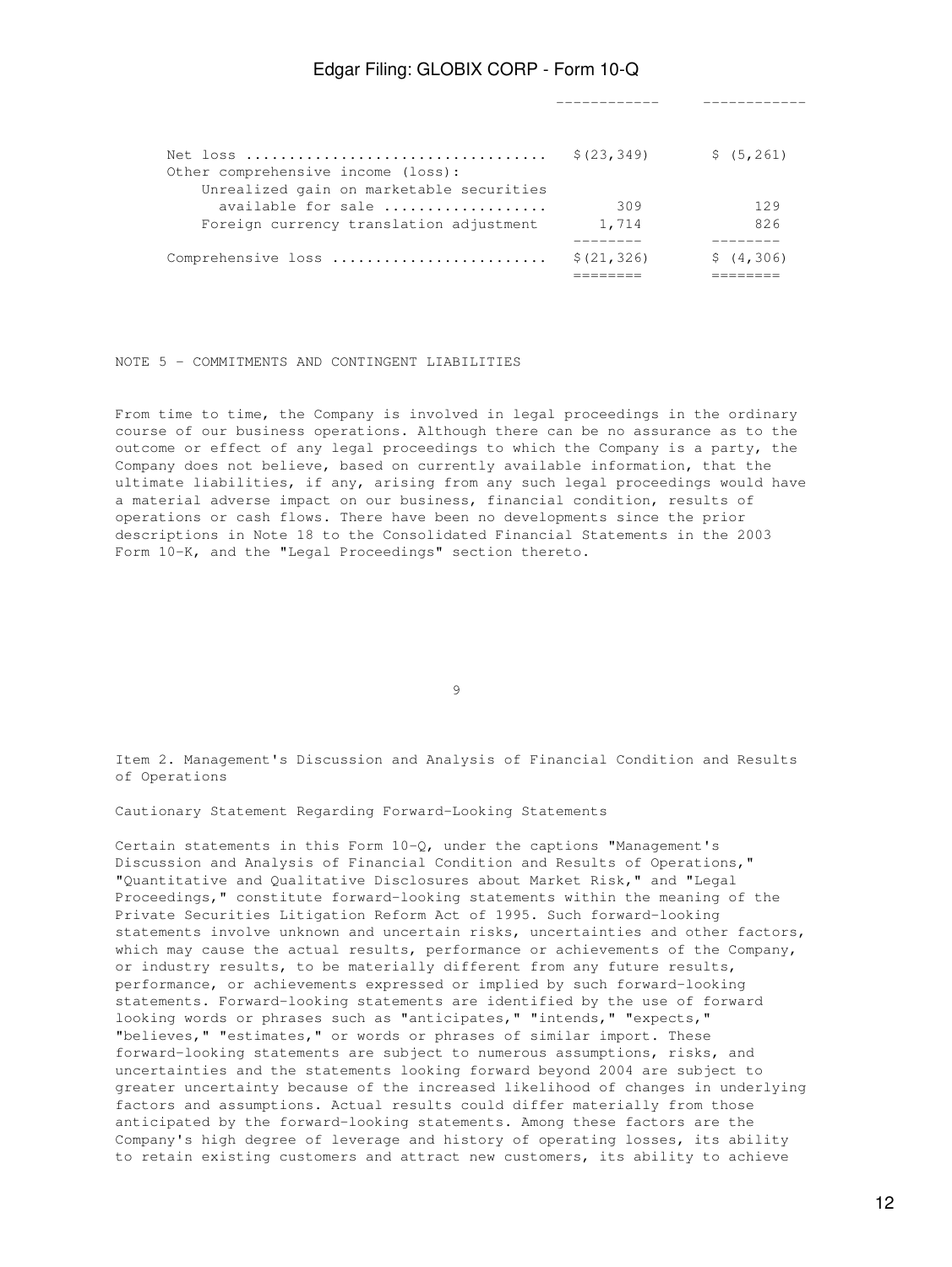cost-savings and generate positive cash flow, risks associated with potential acquisitions and divestitures and other factors affecting the Company's business generally. Such factors are more fully described herein and in the Company's Annual Report on Form 10-K for the year ended December 31, 2003, which should be considered in connection with a review of this report. For a general discussion of risks affecting the Company's business, see "Risk Factors" in the Company's Annual Report on Form 10-K for the year ended September 30, 2003.

### Overview

Globix Corporation is a provider of Internet services for small to large size business in a broad range of industries. Our Company was founded in 1989 and in 1998 undertook a major expansion plan in order to pursue opportunities resulting from the growth of the Internet. On March 1, 2002, the Company filed a voluntary petition under Chapter 11 of the U.S. Bankruptcy Code, together with a prepackaged Plan of Reorganization, which we refer to as the "Plan," with the United States Bankruptcy Court for the District of Delaware. We continued to operate in Chapter 11 in the ordinary course of business and received permission from the bankruptcy court to pay our employees, trade, and certain other creditors in full and on time, regardless of whether these claims arose prior to or after the Chapter 11 filing. On April 8, 2002, the bankruptcy court confirmed the Plan. Effective April 25, 2002, all conditions necessary for the Plan to become effective were satisfied or waived and we emerged from Chapter 11 bankruptcy protection. For additional information about our reorganization, see "Our Chapter 11 Bankruptcy Reorganization" under Part I in our Annual Report on Form 10-K for the year ended September 30, 2003.

Although the Company operates in one operating segment, there are 4 major service lines as follows:

Internet Hosting and Co-Location - We offer co-location solutions for customers who choose to own and maintain their own servers, but require the physically secure, climate-controlled environment provided by our Internet data centers and connectivity to our network. We offer hosting services in a dedicated server environment. This service includes providing bandwidth and services to meet customer-specific needs.

Managed Services - We provide managed application, system, network and media services to our hosting and co-location customers. Such services include a wide variety of maintenance, administration and problem resolution services for many popular operating systems, Internet network devices, software security solutions, web-based applications, as well as streaming media delivered in a streaming or continuous fashion over the Internet or over a company's intranet.

Network Services and Internet Access - We provide access to our network for our hosting and co-location customers located inside of our Internet Data Centers as well as Internet access services which provide businesses with high-speed continuous access to the Internet from their own premises. In addition, we provide other services, such as domain name registration, local loop provisioning, Internet address assignment, router configuration, e-mail configuration and management and technical consulting services.

Other- Is comprised of hardware and software sales and other non-recurring revenue. For the quarter ended December 31, 2003 other includes also revenue from DSL customer accounts which were sold during the fiscal year 2003.

For a more detailed description of these service lines see "Business" section in our 2003 Form 10-K.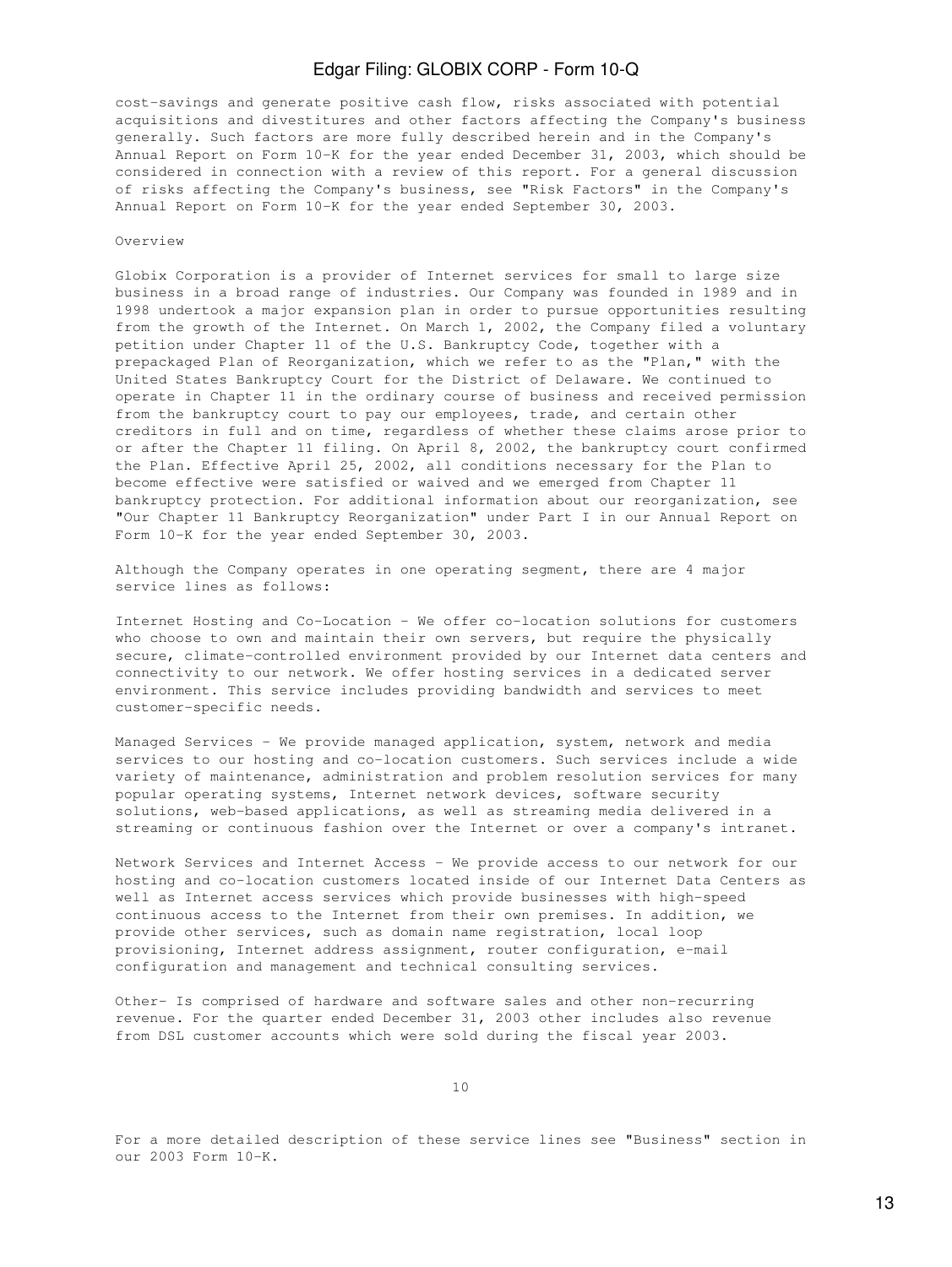Critical Accounting Policies and Estimates

This Management's Discussion and Analysis of Financial Condition and Results of Operations is based upon our interim consolidated financial statements, which have been prepared in accordance with accounting principles generally accepted in the United States. The preparation of our financial statements requires us to make estimates that affect the reported amounts of assets, liabilities, revenue and expenses and related disclosures of contingent assets and liabilities.

Our significant accounting policies are described in the notes to the consolidated financial statements for the fiscal year ended September 30, 2003 and critical accounting policies are discussed in Management's Discussion and Analysis of Financial Condition and Results of Operations of our Annual Report on Form 10-K for the fiscal year ended September 30, 2003.

11

Quarter Ended December 31, 2003 Compared To The Quarter Ended December 31, 2002

Revenue, net. Revenue for the quarter ended December 31, 2003 decreased 12.7% or \$2.1 million to \$14.4 million from \$16.5 million for the three month period ended December 31, 2002. Customer churn accounted for \$2.2 million of the net decrease in revenue for the quarter ended December 31, 2003 over the same quarter for 2002. In addition the Company experienced a \$347 thousand decrease in lower margin hardware and software sales to \$24 thousand, as a result of our shift away from lower margin hardware and software revenue and a decrease of \$456 thousand from DSL services as a result of the sale of our DSL customer accounts during the fiscal year 2003. These decreases were offset in part by our new revenue stream of approximately \$780 thousand resulting from the Aptegrity acquisition and from a positive effect of foreign exchange rate of approximately \$500 thousand. We define churn as contractual revenue losses due to customer cancellations and downgrades, net of upgrades, and additions of new services. Cancellations refer to customers that have either stopped using our services completely or remained a customer but terminated a particular service. Downgrades are a result of customers taking less of a particular service or renewing their contract for identical services at a lower price. During the quarter ended December 31, 2003 our monthly churn rate excluding the Aptegrity contribution averaged 0.2%. Of this average monthly churn rate, 1.6% was related to downgrades and 1.7% was related to cancellations. These were offset by increases of 1.7% in new contracts and 1.4% in contract upgrades. Monthly positive change in contracts (negative churn rate) including the Aptegrity contribution averaged 2.6% for the quarter ended December 31, 2003 compared to a monthly averaged churn rate of 2.1% for the quarter ended December 31, 2002.

Cost of Revenue. Cost of revenue for the quarter ended December 31, 2003, decreased to \$4.9 million from \$5.6 million for the quarter ended December 31, 2002. A decrease of \$935 thousand was realized within non-hardware related costs. This was offset by additional costs of \$489 thousand associated with the business acquired from Aptegrity. This net decrease of approximately \$446 thousand, representing 59.6% of the total decrease in cost of revenue was primarily attributable to our continued focus on deriving efficiencies and cost savings from our network. Decreases of \$302 thousand, representing 40.4% of the total decrease in cost of revenue, was attributable to lower hardware costs as a result of our shift away from lower margin hardware sales. Gross margin remained flat at 66.1% for the quarter ended December 31, 2003 compared to 65.9% for the quarter ended December 31, 2002.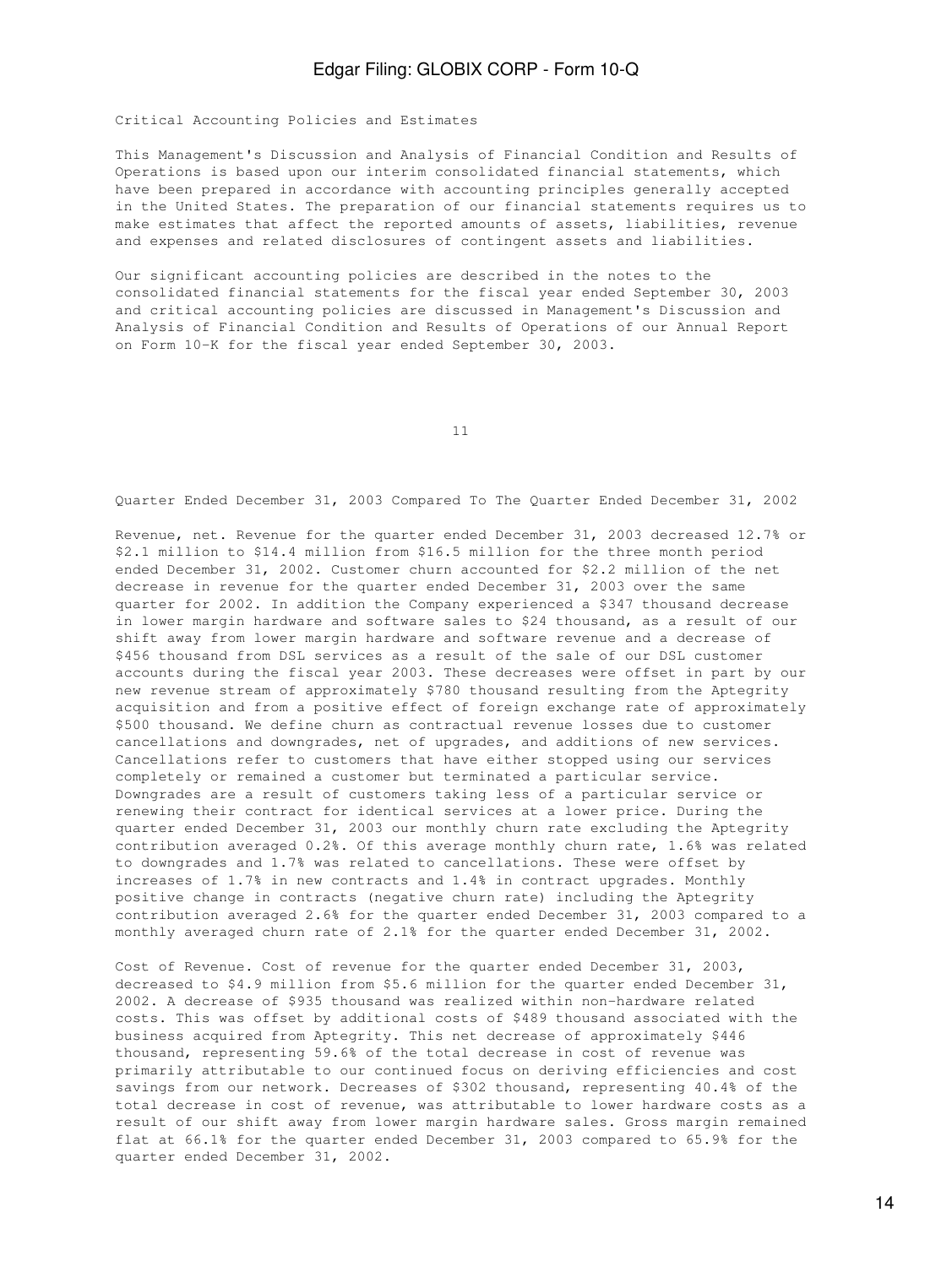Selling, General and Administrative. Selling, general and administrative expenses were \$10.9 million as compared to \$11.9 million for the quarter ended December 31, 2002. The decrease in selling, general and administrative expenses was in part due to a decrease of \$900 thousand in salaries and benefits to \$4.9 million in the quarter ended December 31, 2003 compared to \$5.8 million in the quarter ended December 31, 2002, which resulted from our restructuring efforts that focused on significant reduction in facilities and personnel. In addition, bad debt expenses decreased \$287 thousand to \$337 thousand for the quarter ended December 31, 2003, compared to \$624 thousand in the same quarter last year, as a result of improvement in collections and a reduction in the number of high risk customer account receivable balances.

Loss on Impairment of property held for sale. Impairment charges for the quarter ended December 31, 2003 amounted to \$17.3 million resulting from the write-down of the cost basis of the Company's property located at 415 Greenwich Street in New York, NY ("the Property") to its market value less cost to sell of approximately \$11.5 million. The sale of the Property was consummated on January 22, 2004 for total cash consideration of \$60 million.

Depreciation and Amortization. Depreciation and amortization decreased to \$3.4 million for the quarter ended December 31, 2003, as compared to \$3.7 million in the quarter ended December 31, 2002. The decrease resulted from lower capital spending and from not depreciating the Property classified as held for sale, offset by amortization of intangible assets resulting from the acquisition of Aptegrity in the amount of \$26 thousand.

Interest and Financing Expenses. Interest and financing expense for the quarter ended December 31, 2003 was \$3.5 million, compared to \$3.9 million, for the quarter ended December 31, 2002. The decrease is attributable to the repurchase of approximately \$16.8 million of our 11% Senior Notes during the calendar year 2003, offset by a an increase in the balance of the 11% Senior Notes of approximately \$11.3 resulting from a payment in kind of the related accrued interest as of May, 2003.

Interest Income. Interest income for the quarter ended December 31, 2003 was \$179 thousand, compared to \$388 million, for the quarter ended December 31, 2002. The decrease is primarily due to a decrease in our cash and investments.

12

Other Income, net. Other income for the quarter ended December 31, 2003 was \$297 thousand, compared to \$182 thousand, for the quarter ended December 31, 2002. The increase is primarily due to higher rental income from leasing office space in our 139 Centre Street facility.

Gain on Debt Discharge. Gain on debt discharge was \$1.7 million for the quarter ended December 31, 2003, as compared to \$2.7 million for the quarter ended December 31, 2002. These gains resulted from our repurchase of \$7.0 million and \$9.1 million in aggregate principal amount of the 11% Senior Note and the associated accrued interest of \$329 thousand and \$627 thousand for a total cash consideration of \$5.6 million and \$7.0 million during the three month periods ended December 31, 2003 and 2002 respectively.

Liquidity and Capital Resources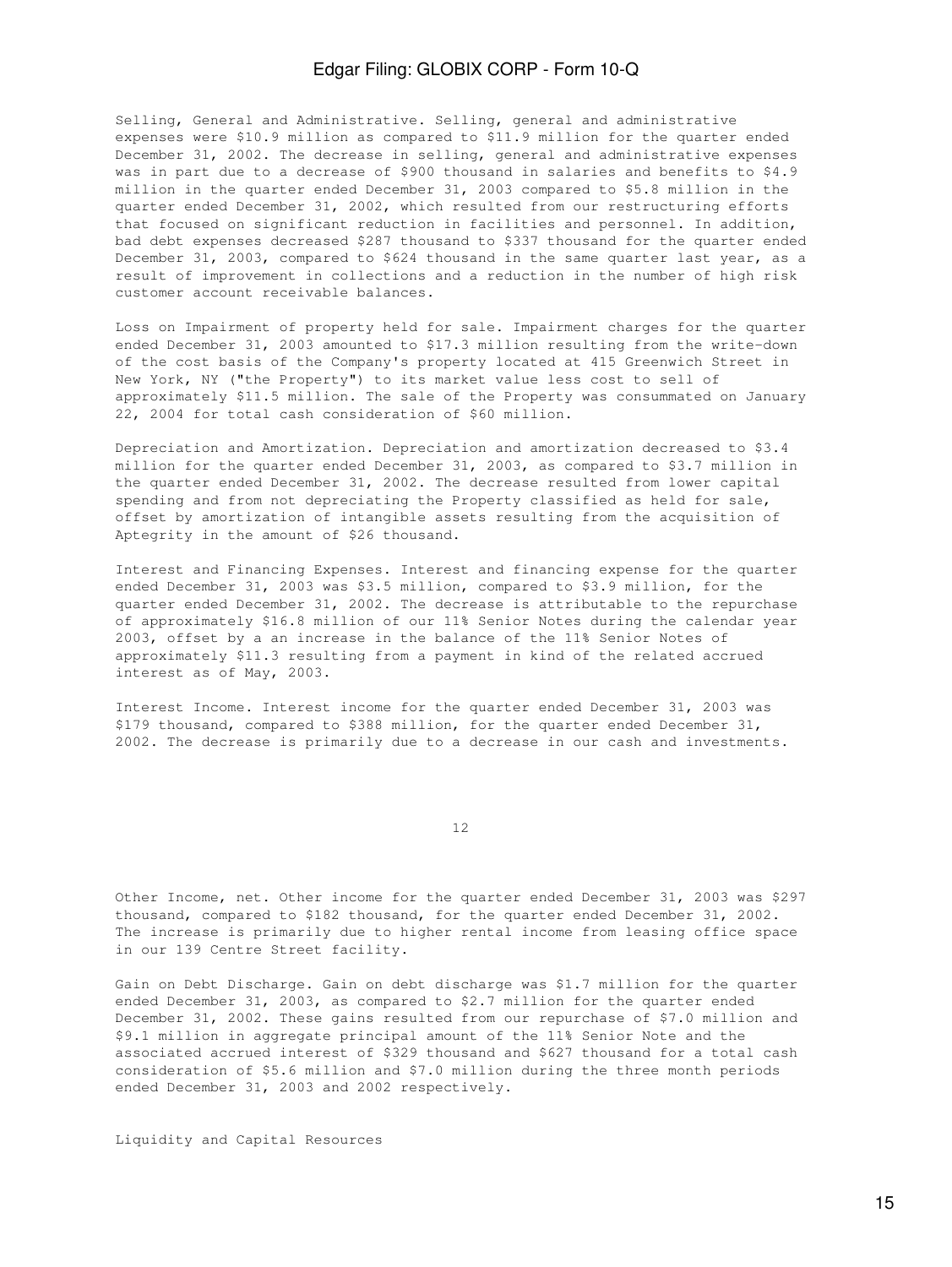As of December 31, 2003 the Company had cash and cash equivalents of approximately \$9.4 million compared to approximately \$24.5 million on September 30, 2003. The decrease of approximately \$15.1 million is mainly attributable to operating activities, investing activities and financing activities as described bellow. Since December 31, 2003, the Company has completed the sale of its Property for approximately \$48.5 million in net proceeds, of which approximately \$44 million is expected to be used to purchase a portion of our 11% Senior Notes and the remainder is expected to be used for working capital.

### Operating activities:

Net cash used in operating activities during the three month period ended December 31, 2003 was approximately \$3.0 million. This was attributable mainly to the net loss of \$23.3 million and a non-cash gain on debt discharge of \$1.7 million resulting from the repurchase of portion of our 11% Senior Notes, offset by non-cash depreciation and amortization expenses of \$3.4 million and a non-cash impairment charge of \$17.3 million resulting from a write-down of the Property to its fair market value less cost for sale. Changes in assets and liabilities resulted in an increase to operating cash-flow of approximately \$1.1 million.

### Investing activities:

Net cash used in investing activities during the three month period ended December 31, 2003 was \$6.3 million. Approximately \$2.3 million was used for the acquisition of Aptegrity, \$3.6 million, net resulted from changes in our investments and securities and \$438 thousand was used for capital expenditures.

### Financing activities:

Net cash used in financing activities during the three month period ended December 31, 2003 was \$6.3 million. Approximately \$5.6 million of the cash used in financing activities was attributed to the repurchase of a portion of our 11% Senior Notes in the open market. The remaining \$0.7 million were used for payment and settlement of certain contractual obligations.

We historically have experienced negative cash flows from operations and have incurred net losses. Our ability to generate positive cash flows from operations and achieve profitability is dependent upon our ability to grow our revenue and achieve further operating efficiencies while reducing our outstanding indebtedness and other fixed obligations. We are dependent upon our cash on hand and cash generated from operations to support our capital requirements. Our management believes that we are positioned to maintain sufficient cash flows from operations to meet our operating, capital and debt service requirements for at least the next 12 months. There can be no assurance, however, that we will be successful in executing our business plan, achieving profitability, or in attracting new customers or maintaining our existing customer base. Moreover, we have continued to experience significant decreases in revenue and low levels of new customer additions in the period following our restructuring. In the future, we may make acquisitions or repurchase indebtedness of our company which, in turn, may adversely affect our liquidity.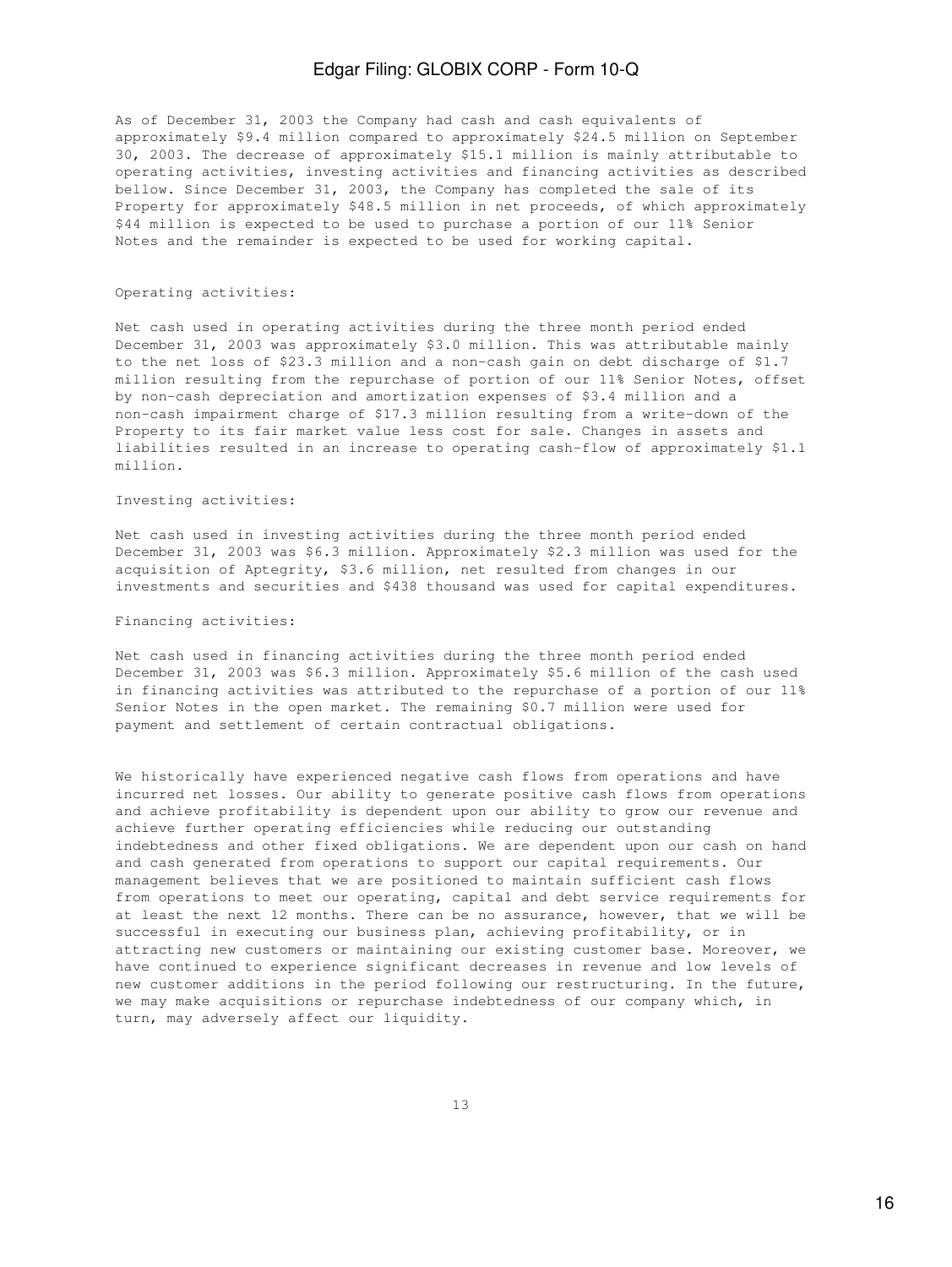Item 3. Quantitative and Qualitative Disclosures about Market Risk

At December 31, 2003, investments consisted of an investment in a limited partnership that invests in fixed income securities and investments in fixed rate investment grade and government securities denominated in U.S. dollars. At December 31, 2003, the majority of our investments were due to mature within twelve months and the carrying value of these investments approximated fair value.

Marketable securities include our investments in two publicly-traded entities, EDGAR Online Inc. and Globecomm Systems Inc., which are recorded at fair market value. We do not hedge our exposure to fluctuations in the value of our investments in equity securities.

At December 31, 2003, \$6.9 million of our cash and investments were restricted in accordance with the terms of certain collateral obligations.

We are also subject to market risk associated with foreign currency exchange rates. To date, we have not utilized financial instruments to minimize our exposure to foreign currency fluctuations. We will continue to analyze risk management strategies to minimize foreign currency exchange risk in the future.

We believe that we have limited exposure to financial market risks, including changes in interest rates. The fair value of our investment portfolio or related income would not be significantly impacted by changes in interest rates due mainly to the short-term nature of the majority of our investment portfolio. An increase or decrease in interest rates would not significantly increase or decrease interest expense on debt obligations, due to the fixed nature of the substantial majority of our debt obligations.

Item 4. Controls and Procedures

Based on their evaluation of the Company's disclosure controls and procedures as of the end of the period covered by this report, the Chief Executive Officer and Chief Financial Officer have concluded that such controls and procedures are effective. There were no changes in the Company's internal control over financial reporting that occurred during the Company's most recent fiscal quarter that materially affected, or are reasonably likely to materially affect, the Company's internal control over financial reporting.

14

PART II - OTHER INFORMATION

Item 1. Legal Proceedings

From time to time, the Company is involved in legal proceedings in the ordinary course of our business operations. Although there can be no assurance as to the outcome or effect of any legal proceedings to which the Company is a party, the Company does not believe, based on currently available information, that the ultimate liabilities, if any, arising from any such legal proceedings would have a material adverse impact on our business, financial condition, results of operations or cash flows. There have been no developments since the prior descriptions in Note 18 to the Consolidated Financial Statements in the 2003 Form 10-K, and the "Legal Proceedings" section thereto.

Item 2. Changes in Securities, Use of Proceeds and Issuer Purchases of Equity Securities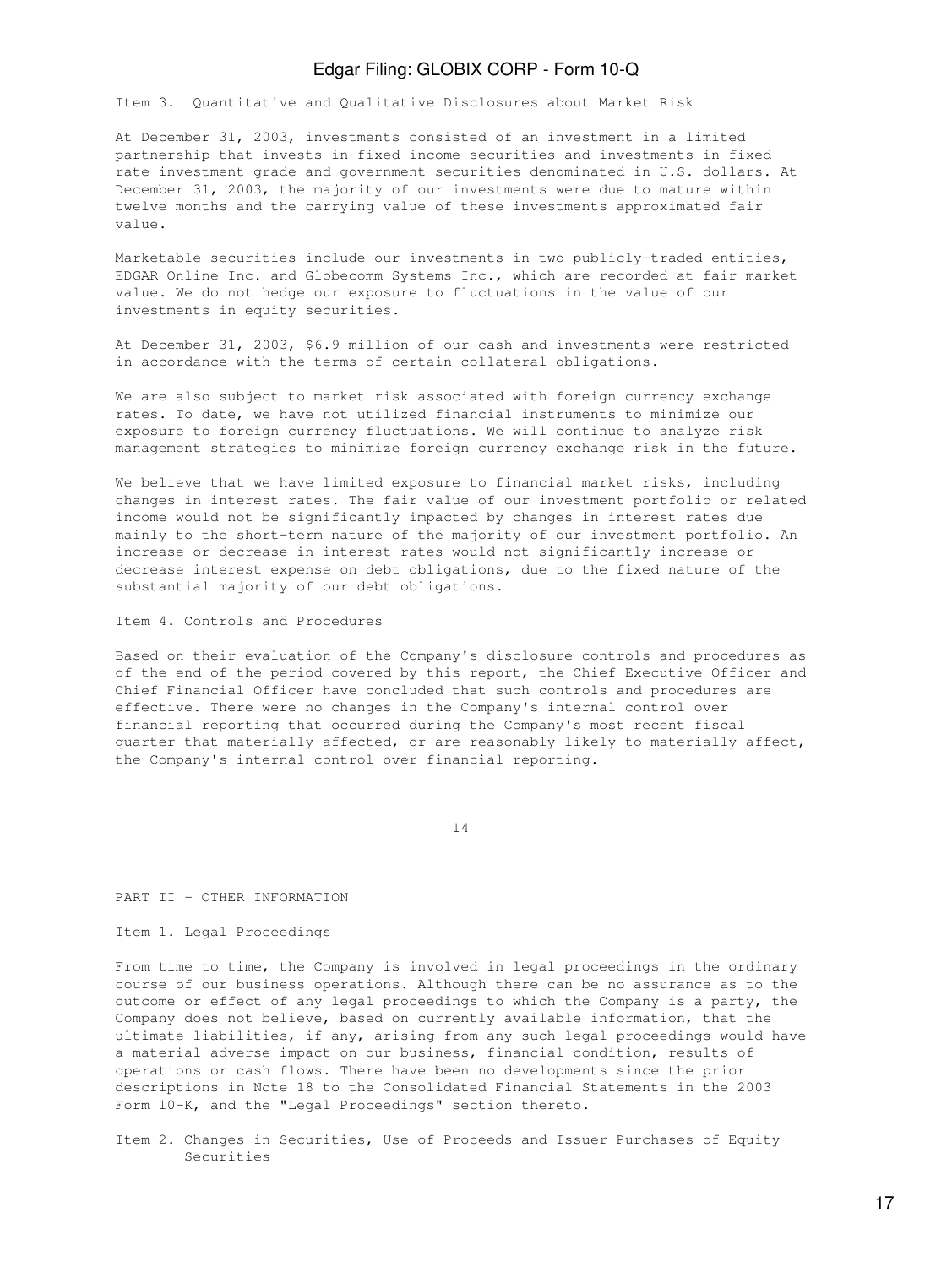Not Applicable.

Item 3. Defaults Upon Senior Securities

Not Applicable.

Item 4. Submission of Matters to a Vote of Security Holders

Not Applicable.

Item 5. Other Information

Not Applicable.

Item 6. Exhibits and Reports on Form 8-K

(a) Exhibits

Exhibit Description ------- -----------

- 31.1 Certification of Chief Executive Officer pursuant to Section 302 of the Sarbanes-Oxley Act of 2002
- 31.2 Certification of Chief Financial Officer pursuant to Section 302 of the Sarbanes-Oxley Act of 2002
- 32.1 Certification of Chief Executive Officer pursuant to Section 906 of the Sarbanes-Oxley Act of 2002
- 32.2 Certification of Chief Financial Officer pursuant to Section 906 of the Sarbanes-Oxley Act of 2002

(b) Reports on Form 8-K

Current Report on Form 8-K , Item 5, filed October 7, 2003 Current Report on Form 8-K, Item 5, filed October 10, 2003 Current Report on Form 8-K, Item 5, filed October 20, 2003 Current Report on Form 8-K, Item 5, filed November 4, 2003 Current Report on Form 8-K, Item 12, filed December 24, 2003

15

## **SIGNATURES**

Pursuant to the requirements of the Securities Exchange Act of 1934, the registrant has duly caused this report to be signed on its behalf by the undersigned, thereunto duly authorized.